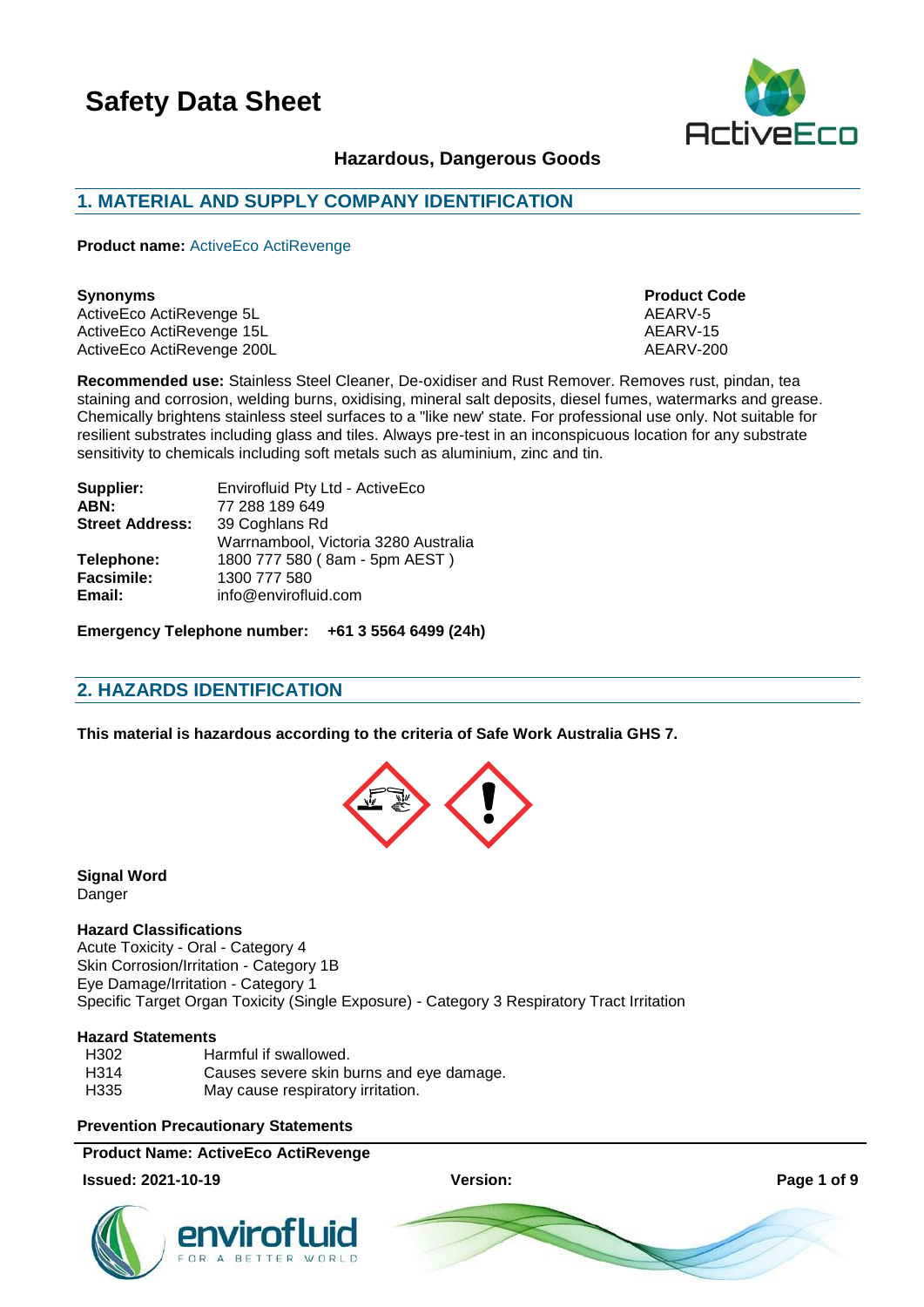

| P <sub>260</sub> | Do not breathe dust, fume, gas, mist, vapours or spray.                          |
|------------------|----------------------------------------------------------------------------------|
| P <sub>264</sub> | Wash hands, face and all exposed skin thoroughly after handling.                 |
| P270             | Do not eat, drink or smoke when using this product.                              |
| P <sub>271</sub> | Use only outdoors or in a well-ventilated area.                                  |
| P <sub>280</sub> | Wear protective gloves/protective clothing protective clothing, gloves, eye/face |
|                  | protection and suitable respirator.                                              |

#### **Response Precautionary Statements**

P301+P330+P331 IF SWALLOWED: Rinse mouth. Do NOT induce vomiting.

|           | P303+P361+P353 IF ON SKIN (or hair): Take off immediately all contaminated clothing. Rinse skin with |
|-----------|------------------------------------------------------------------------------------------------------|
|           | water for showerl.                                                                                   |
| P304+P340 | IF INHALED: Remove person to fresh air and keep comfortable for breathing.                           |
|           | P305+P351+P338 IF IN EYES: Rinse cautiously with water for several minutes. Remove contact           |
|           |                                                                                                      |

- lenses, if present and easy to do. Continue rinsing.
- P310 Immediately call a POISON CENTER/doctor. P363 Wash contaminated clothing before reuse.

### **Storage Precautionary Statements**

| P403+P233 | Store in a well-ventilated place. Keep container tightly closed. |
|-----------|------------------------------------------------------------------|
| P405      | Store locked up.                                                 |

#### **Disposal Precautionary Statement**

P501 Dispose of contents/container in accordance with local, regional, national and international regulations.

## **Poison Schedule:** S7. Dangerous Poison

### **DANGEROUS GOOD CLASSIFICATION**

Classified as Dangerous Goods by the criteria of the "Australian Code for the Transport of Dangerous Goods by Road & Rail" and the "New Zealand NZS5433: Transport of Dangerous Goods on Land".

**Dangerous Goods Class:** 8

| <b>3. COMPOSITION INFORMATION</b>                                             |           |                             |
|-------------------------------------------------------------------------------|-----------|-----------------------------|
| <b>CHEMICAL ENTITY</b>                                                        | CAS NO    | <b>PROPORTION</b>           |
| Phosphoric acid<br>Surfactants                                                | 7664-38-2 | $30 - 60 \%$<br>$1 - 10\%$  |
| Ammonium fluoride, ((NH4)(HF2))<br>Ingredients determined to be Non-Hazardous | 1341-49-7 | $1 - 5\%$<br><b>Balance</b> |
|                                                                               |           | 100%                        |

## **4. FIRST AID MEASURES**

If poisoning occurs, contact a doctor or Poisons Information Centre (Phone Australia 131 126, New Zealand 0800 764 766).

**Inhalation:** Remove victim from exposure - avoid becoming a casualty. Remove contaminated clothing and loosen remaining clothing. Allow patient to assume most comfortable position and keep warm. Keep at rest until

**Product Name: ActiveEco ActiRevenge**

#### **Issued: 2021-10-19 Version: Page 2 of 9**

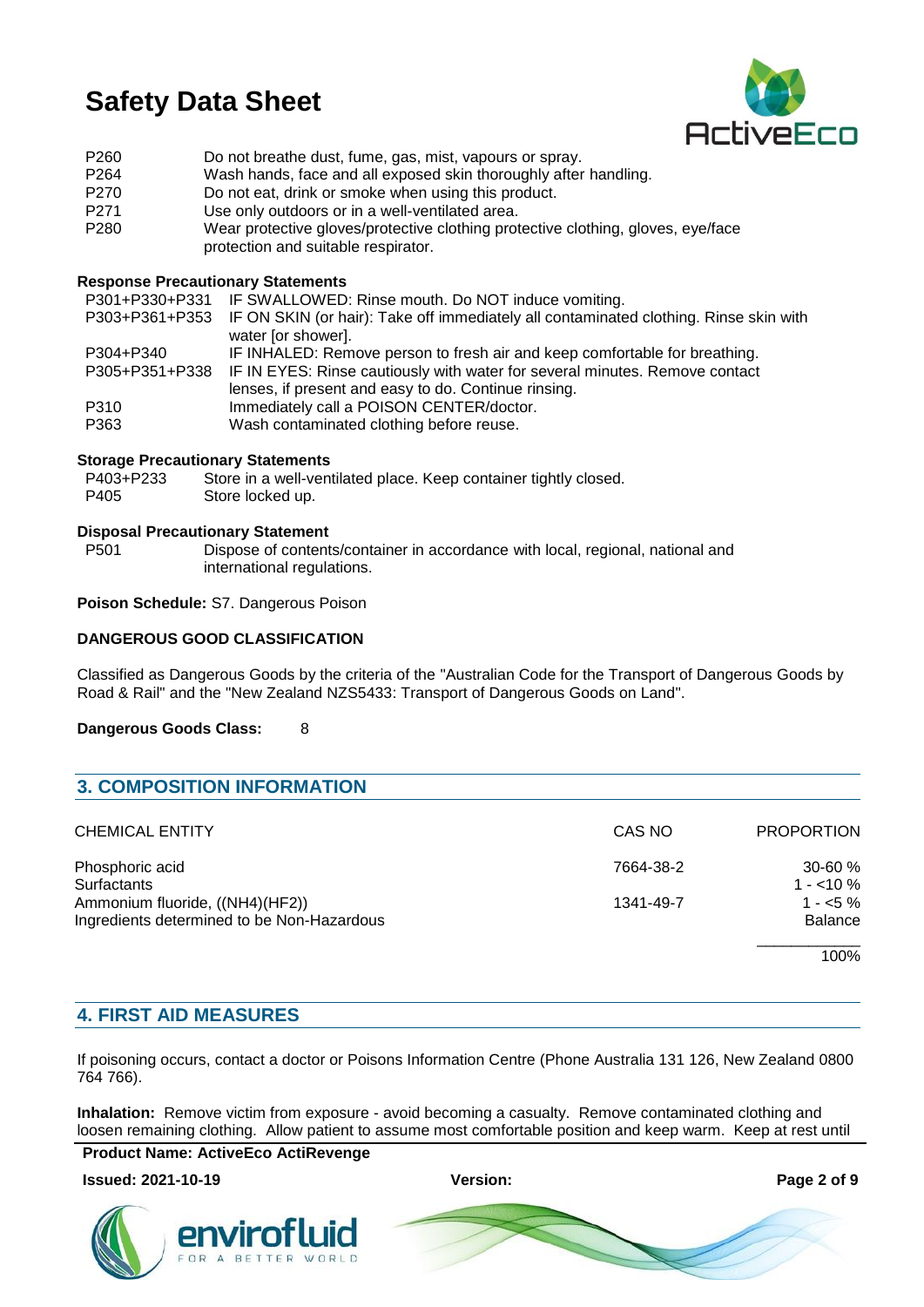

fully recovered. Seek medical advice if effects persist.

**Skin Contact:** If skin or hair contact occurs, remove contaminated clothing and flush skin and hair with running water. If swelling, redness, blistering or irritation occurs seek medical assistance. For gross contamination, immediately drench with water and remove clothing. Continue to flush skin and hair with plenty of water (and soap if material is insoluble). For skin burns, cover with a clean, dry dressing until medical help is available. If blistering occurs, do NOT break blisters. If swelling, redness, blistering, or irritation occurs seek medical assistance.

**Eye contact:** Immediately irrigate with copious quantities of water for 15 minutes. Eyelids to be held open. Remove clothing if contaminated and wash skin. Urgently seek medical assistance. Transport to hospital or medical centre.

**Ingestion:** Rinse mouth with water. If swallowed, do NOT induce vomiting. Give a glass of water to drink. Never give anything by the mouth to an unconscious patient. If vomiting occurs give further water. Immediately call Poisons Centre or Doctor.

**PPE for First Aiders:** Wear overalls, gloves, safety glasses. Available information suggests that gloves made from polyvinyl chloride (PVC) should be suitable for intermittent contact. However, due to variations in glove construction and local conditions, the user should make a final assessment. Always wash hands before smoking, eating, drinking or using the toilet. Wash contaminated clothing and other protective equipment before storing or re-using.

**Notes to physician:** Treat symptomatically. Can cause corneal burns.

## **5. FIRE FIGHTING MEASURES**

#### **Hazchem Code:** 2R

**Suitable extinguishing media:** If material is involved in a fire use water fog (or if unavailable fine water spray), alcohol resistant foam, standard foam, dry agent (carbon dioxide, dry chemical powder).

**Specific hazards:** Combustible material.

**Fire fighting further advice:** On burning or decomposing may emit toxic fumes. Fire fighters to wear selfcontained breathing apparatus and suitable protective clothing if risk of exposure to vapour or products of combustion or decomposition.

## **6. ACCIDENTAL RELEASE MEASURES**

#### **SMALL SPILLS**

Wear protective equipment to prevent skin and eye contamination. Avoid inhalation of vapours or dust. Wipe up with absorbent (clean rag or paper towels). Collect and seal in properly labelled containers or drums for disposal.

### **LARGE SPILLS**

Clear area of all unprotected personnel. Slippery when spilt. Avoid accidents, clean up immediately. Wear protective equipment to prevent skin and eye contamination and the inhalation of vapours. Work up wind or increase ventilation. Contain - prevent run off into drains and waterways. Use absorbent (soil, sand or other inert material). Collect and seal in properly labelled containers or drums for disposal. If contamination of crops, sewers or waterways has occurred advise local emergency services.

#### **Dangerous Goods - Initial Emergency Response Guide No:** 37

**Product Name: ActiveEco ActiRevenge**

#### **Issued: 2021-10-19 Version: Page 3 of 9**

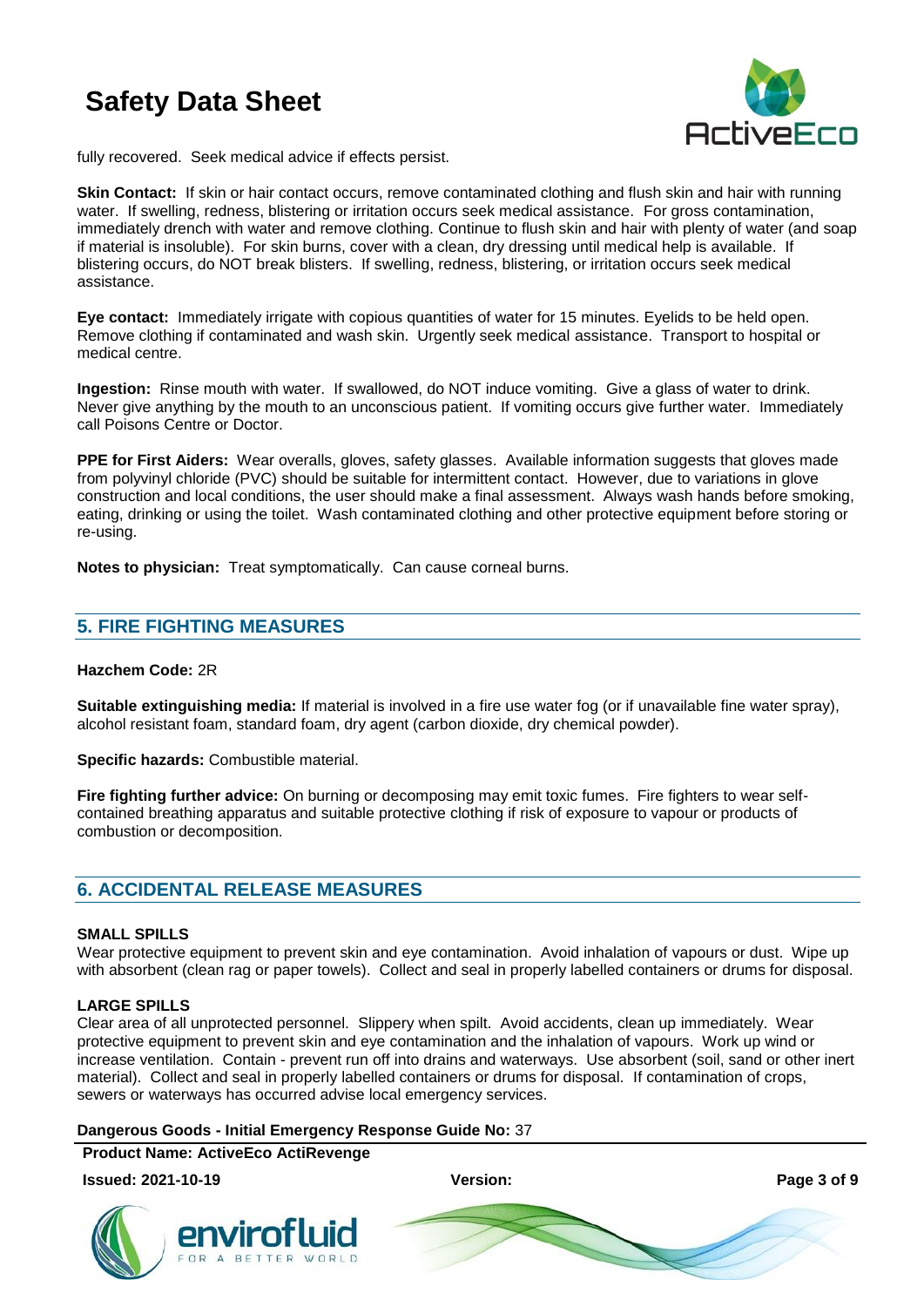

## **7. HANDLING AND STORAGE**

**Handling:** Avoid eye contact and skin contact. Avoid inhalation of vapour, mist or aerosols.

**Storage:** Store in a cool, dry, well-ventilated place and out of direct sunlight. Store away from foodstuffs. Store away from incompatible materials described in Section 10. Store away from sources of heat and/or ignition. Store locked up. Keep container standing upright. Keep containers closed when not in use - check regularly for leaks.

This material is classified as a Class 8 Corrosive as per the criteria of the "Australian Code for the Transport of Dangerous Goods by Road & Rail" and/or the "New Zealand NZS5433: Transport of Dangerous Goods on Land" and must be stored in accordance with the relevant regulations.

This material is a Scheduled Poison Schedule 7 (Dangerous Poison) and must be stored, maintained and used in accordance with the relevant regulations.

## **8. EXPOSURE CONTROLS / PERSONAL PROTECTION**

#### **National occupational exposure limits:**

|                 | TWA                      |       | STEL              |       | <b>NOTICES</b> |
|-----------------|--------------------------|-------|-------------------|-------|----------------|
|                 | ppm                      | mg/m3 | ppm               | mg/m3 |                |
| Phosphoric acid | <b>Contract Contract</b> |       | <b>Contractor</b> |       | $\sim$         |

As published by Safe Work Australia.

TWA - The time-weighted average airborne concentration over an eight-hour working day, for a five-day working week over an entire working life.

STEL (Short Term Exposure Limit) - the average airborne concentration over a 15 minute period which should not be exceeded at any time during a normal eight-hour workday.

These Exposure Standards are guides to be used in the control of occupational health hazards. All atmospheric contamination should be kept to as low a level as is workable. These exposure standards should not be used as fine dividing lines between safe and dangerous concentrations of chemicals. They are not a measure of relative toxicity.

If the directions for use on the product label are followed, exposure of individuals using the product should not exceed the above standard. The standard was created for workers who are routinely, potentially exposed during product manufacture.

**Biological Limit Values:** As per the "National Model Regulations for the Control of Workplace Hazardous Substances (Safe Work Australia)" the ingredients in this material do not have a Biological Limit Allocated.

**Engineering Measures:** Ensure ventilation is adequate to maintain air concentrations below Exposure Standards. Use only in well ventilated areas. Use with local exhaust ventilation or while wearing appropriate respirator.

**Personal Protection Equipment:** OVERALLS, GLOVES, SAFETY GLASSES.

**Product Name: ActiveEco ActiRevenge**



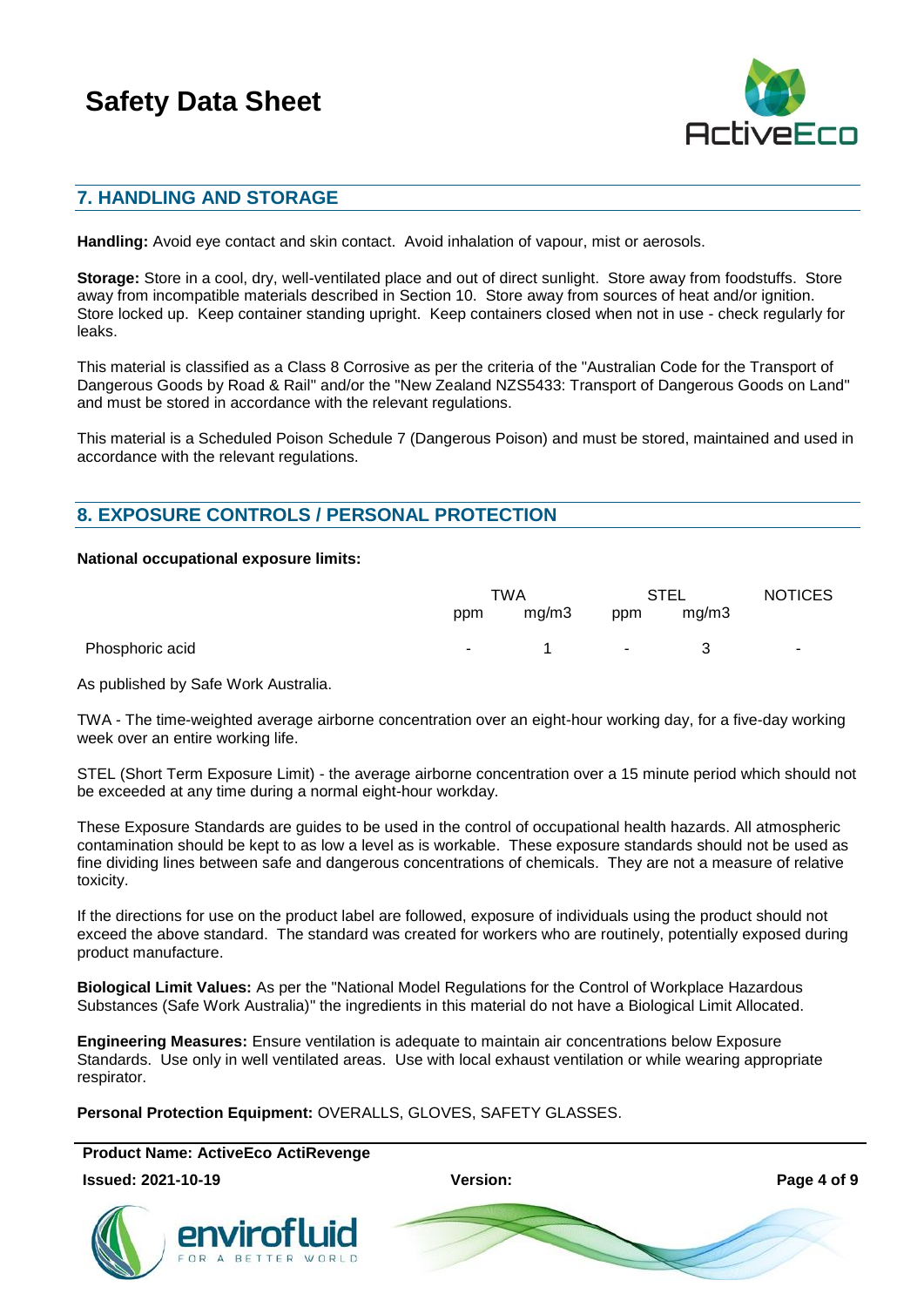



Personal protective equipment (PPE) must be suitable for the nature of the work and any hazard associated with the work as identified by the risk assessment conducted.

Wear overalls, gloves, safety glasses. Available information suggests that gloves made from polyvinyl chloride (PVC) should be suitable for intermittent contact. However, due to variations in glove construction and local conditions, the user should make a final assessment. Always wash hands before smoking, eating, drinking or using the toilet. Wash contaminated clothing and other protective equipment before storing or re-using.

**Hygiene measures:** Keep away from food, drink and animal feeding stuffs. When using do not eat, drink or smoke. Wash hands prior to eating, drinking or smoking. Avoid contact with clothing. Avoid eye contact and skin contact. Avoid inhalation of vapour, mist or aerosols. Ensure that eyewash stations and safety showers are close to the workstation location.

## **9. PHYSICAL AND CHEMICAL PROPERTIES**

**Form:** Liquid **Odour:** Acid

**Colour:** Clear Liquid

**Solubility in water:** Completely soluble **pH:**  $\leq 1$ 

(Typical values only - consult specification sheet)  $N Av = Not available, N App = Not applicable$ 

## **10. STABILITY AND REACTIVITY**

**Chemical stability:** This material is thermally stable when stored and used as directed.

**Conditions to avoid:** Elevated temperatures and sources of ignition.

**Incompatible materials:** Oxidising agents.

**Hazardous decomposition products:** Oxides of carbon and nitrogen, smoke and other toxic fumes.

**Hazardous reactions:** No known hazardous reactions.

## **11. TOXICOLOGICAL INFORMATION**

No adverse health effects expected if the product is handled in accordance with this Safety Data Sheet and the product label. Symptoms or effects that may arise if the product is mishandled and overexposure occurs are:

### **Acute Effects**

**Product Name: ActiveEco ActiRevenge**

**Issued: 2021-10-19 Version: Page 5 of 9**



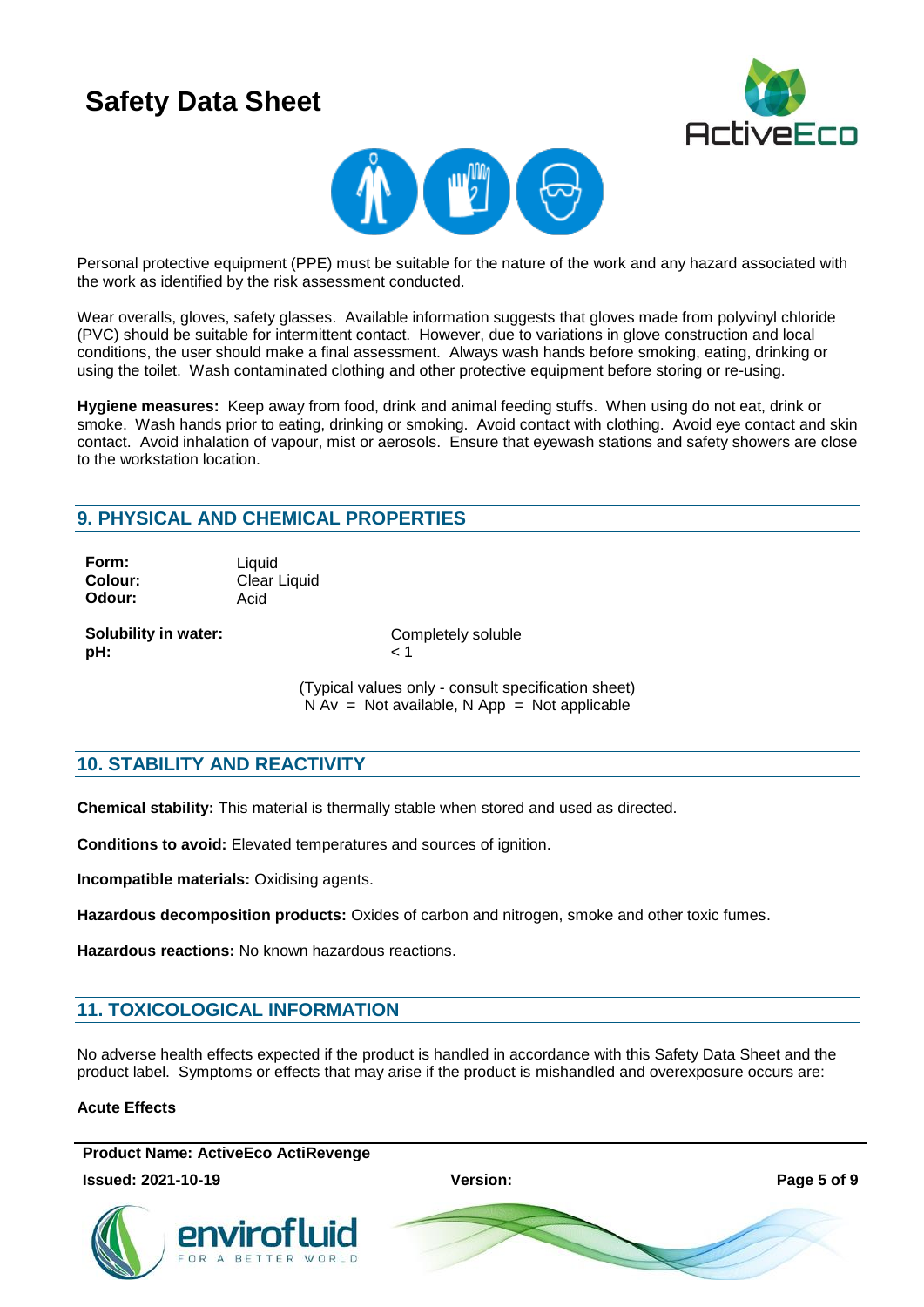

**Inhalation:** Material is an irritant to mucous membranes and respiratory tract.

**Skin contact:** Contact with skin will result in severe irritation. Corrosive to skin - may cause skin burns.

**Ingestion:** Harmful if swallowed. Swallowing can result in nausea, vomiting, diarrhoea, abdominal pain and chemical burns to the gastrointestinal tract.

**Eye contact:** A severe eye irritant. Corrosive to eyes: contact can cause corneal burns. Contamination of eyes can result in permanent injury.

### **Acute toxicity**

**Inhalation:** This material has been classified as not hazardous for acute inhalation exposure. Acute toxicity estimate (based on ingredients):  $LC_{50} > 20.0$  mg/L for vapours or  $LC_{50} > 5.0$  mg/L for dust and mist.

**Skin contact:** This material has been classified as not hazardous for acute dermal exposure. Acute toxicity estimate (based on ingredients):  $LD_{50} > 2,000$  mg/Kg bw

**Ingestion:** This material has been classified as a Category 4 Hazard. Acute toxicity estimate (based on ingredients):  $300 < LD_{50} \le 2,000$  mg/Kg bw

**Corrosion/Irritancy:** Eye: this material has been classified as a Category 1 Hazard (irreversible effects to eyes). Skin: this material has been classified as a Category 1B Hazard (irreversible effects to skin).

**Sensitisation:** Inhalation: this material has been classified as not a respiratory sensitiser. Skin: this material has been classified as not a skin sensitiser.

**Aspiration hazard:** This material has been classified as not an aspiration hazard.

**Specific target organ toxicity (single exposure):** This material has been classified as a Category 3 Hazard. Exposure via inhalation may result in respiratory irritation.

### **Chronic Toxicity**

**Mutagenicity:** This material has been classified as not a mutagen.

**Carcinogenicity:** This material has been classified as not a carcinogen.

**Reproductive toxicity (including via lactation):** This material has been classified as not a reproductive toxicant.

**Specific target organ toxicity (repeat exposure):** This material has been classified as not a specific hazard to target organs by repeat exposure.

## **12. ECOLOGICAL INFORMATION**

Avoid contaminating waterways.

**Acute aquatic hazard:** This material has been classified as not hazardous for acute aquatic exposure. Acute toxicity estimate (based on ingredients): > 100 mg/L

**Long-term aquatic hazard:** This material has been classified as not hazardous for chronic aquatic exposure. Non-rapidly or rapidly degradable substance for which there are adequate chronic toxicity data available OR in

**Product Name: ActiveEco ActiRevenge**

envirotlı

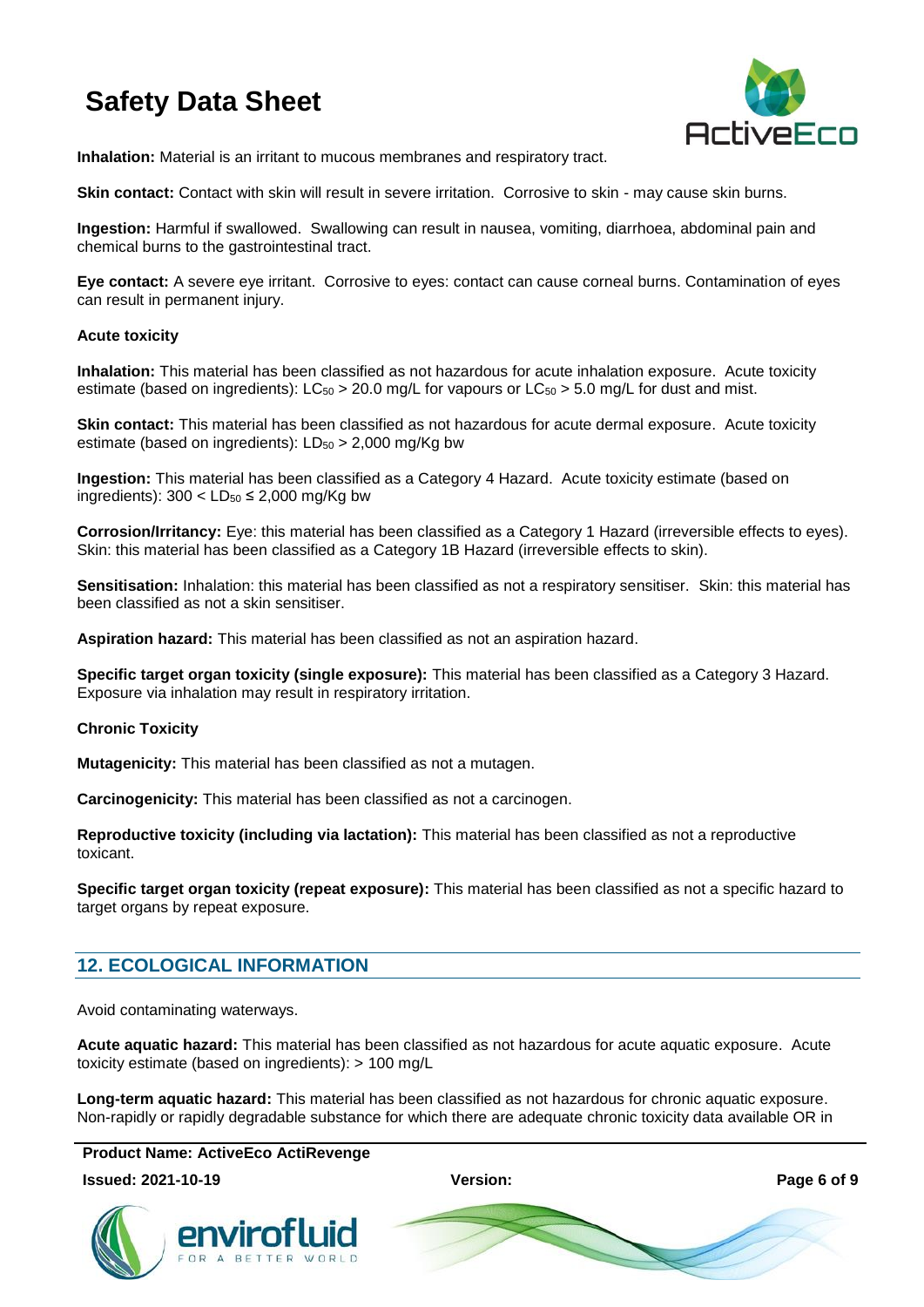

the absence of chronic toxicity data, Acute toxicity estimate (based on ingredients): >100 mg/L, where the substance is not rapidly degradable and/or BCF  $<$  500 and/or log  $K_{ow}$   $<$  4.

**Ecotoxicity:** No information available.

**Persistence and degradability:** No information available.

**Bioaccumulative potential:** No information available.

**Mobility:** No information available.

## **13. DISPOSAL CONSIDERATIONS**

Persons conducting disposal, recycling or reclamation activities should ensure that appropriate personal protection equipment is used, see "Section 8. Exposure Controls and Personal Protection" of this SDS.

If possible material and its container should be recycled. If material or container cannot be recycled, dispose in accordance with local, regional, national and international Regulations.

## **14. TRANSPORT INFORMATION**

### **ROAD AND RAIL TRANSPORT**

Classified as Dangerous Goods by the criteria of the "Australian Code for the Transport of Dangerous Goods by Road & Rail" and the "New Zealand NZS5433: Transport of Dangerous Goods on Land".



| UN No:                              | 1805 |
|-------------------------------------|------|
| <b>Dangerous Goods Class:</b>       | 8    |
| <b>Packing Group:</b>               | Ш    |
| <b>Hazchem Code:</b>                | 2R   |
| <b>Emergency Response Guide No:</b> | 37   |
| <b>Limited Quantities</b>           | 5 L  |
|                                     |      |

**Proper Shipping Name:** PHOSPHORIC ACID, SOLUTION

**Segregation Dangerous Goods:** Not to be loaded with explosives (Class 1), dangerous when wet substances (Class 4.3), oxidising agents (Class 5.1), organic peroxides (Class 5.2), radioactive substances (Class 7) or food and food packaging in any quantity. Note 1: Concentrated strong alkalis are incompatible with concentrated strong acids. Note 2: Concentrated strong acids are incompatible with concentrated strong alkalis. Note 3: Acids are incompatible with Dangerous Goods of Class 6 which are cyanides. Exemptions may apply.

### **MARINE TRANSPORT**

Classified as Dangerous Goods by the criteria of the International Maritime Dangerous Goods Code (IMDG Code) for transport by sea.

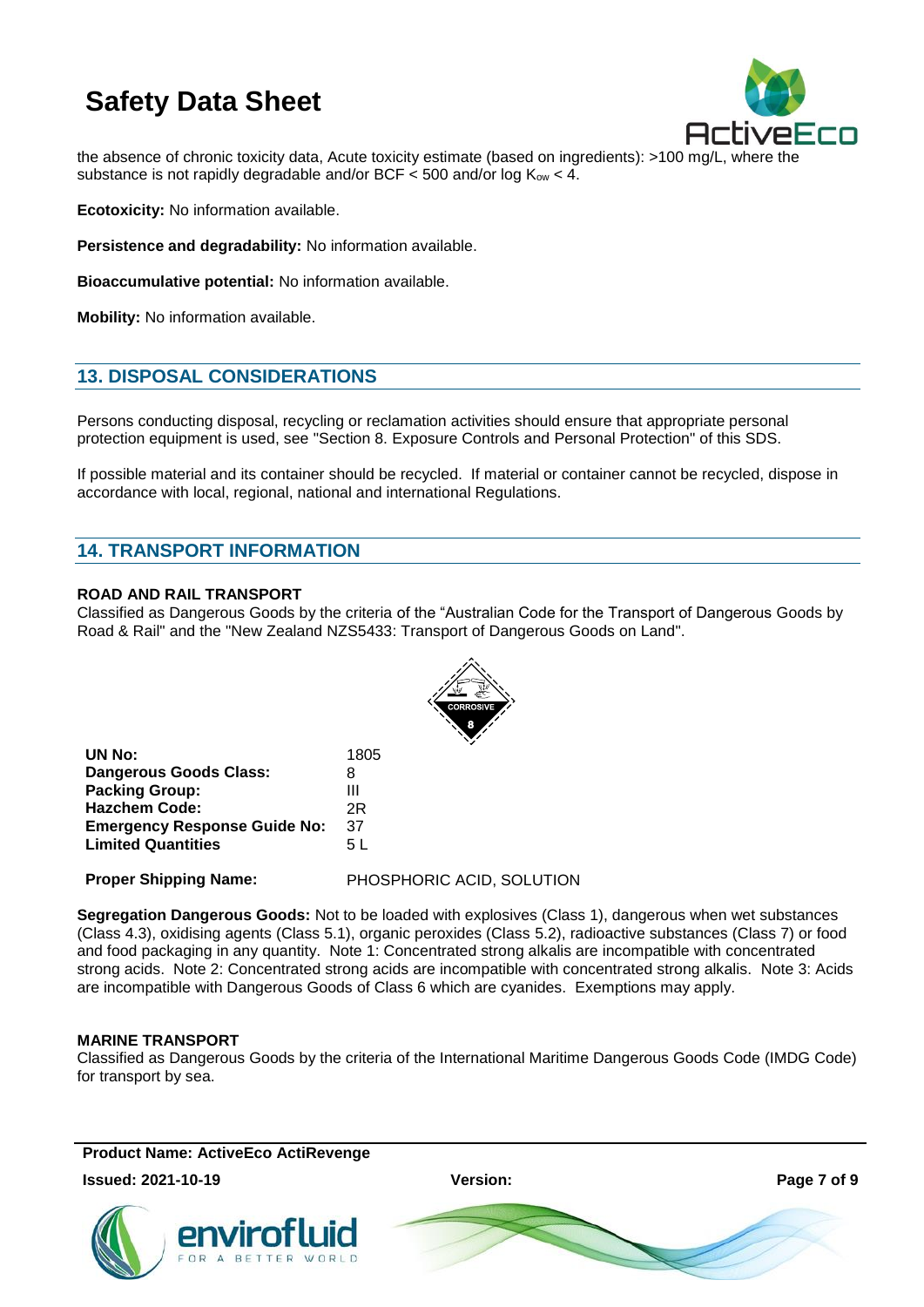



**UN No:** 1805 **Dangerous Goods Class:** 8<br>**Packing Group:** 8 **Packing Group:** 

**Proper Shipping Name:** PHOSPHORIC ACID, SOLUTION

### **AIR TRANSPORT**

Classified as Dangerous Goods by the criteria of the International Air Transport Association (IATA) Dangerous Goods Regulations for transport by air.



**UN No:** 1805 **Dangerous Goods Class:** 8 **Packing Group:** III

**Proper Shipping Name:** PHOSPHORIC ACID, SOLUTION

## **15. REGULATORY INFORMATION**

**This material is not subject to the following international agreements:**

Montreal Protocol (Ozone depleting substances) The Stockholm Convention (Persistent Organic Pollutants) The Rotterdam Convention (Prior Informed Consent) Basel Convention (Hazardous Waste) International Convention for the Prevention of Pollution from Ships (MARPOL)

### **This material/constituent(s) is covered by the following requirements:**

The Standard for the Uniform Scheduling of Medicines and Poisons (SUSMP) established under the Therapeutic Goods Act (Commonwealth): S7. Dangerous Poison.

## **16. OTHER INFORMATION**

Reason for issue: 5 Yearly Revision

This information was prepared in good faith from the best information available at the time of issue. It is based on the present level of research and to this extent we believe it is accurate. However, no guarantee of accuracy is made or implied and since conditions of use are beyond our control, all information relevant to usage is offered without warranty. The manufacturer will not be held responsible for any unauthorised use of this information or for any modified or altered versions.

**Product Name: ActiveEco ActiRevenge**

**Issued: 2021-10-19 Version: Page 8 of 9**